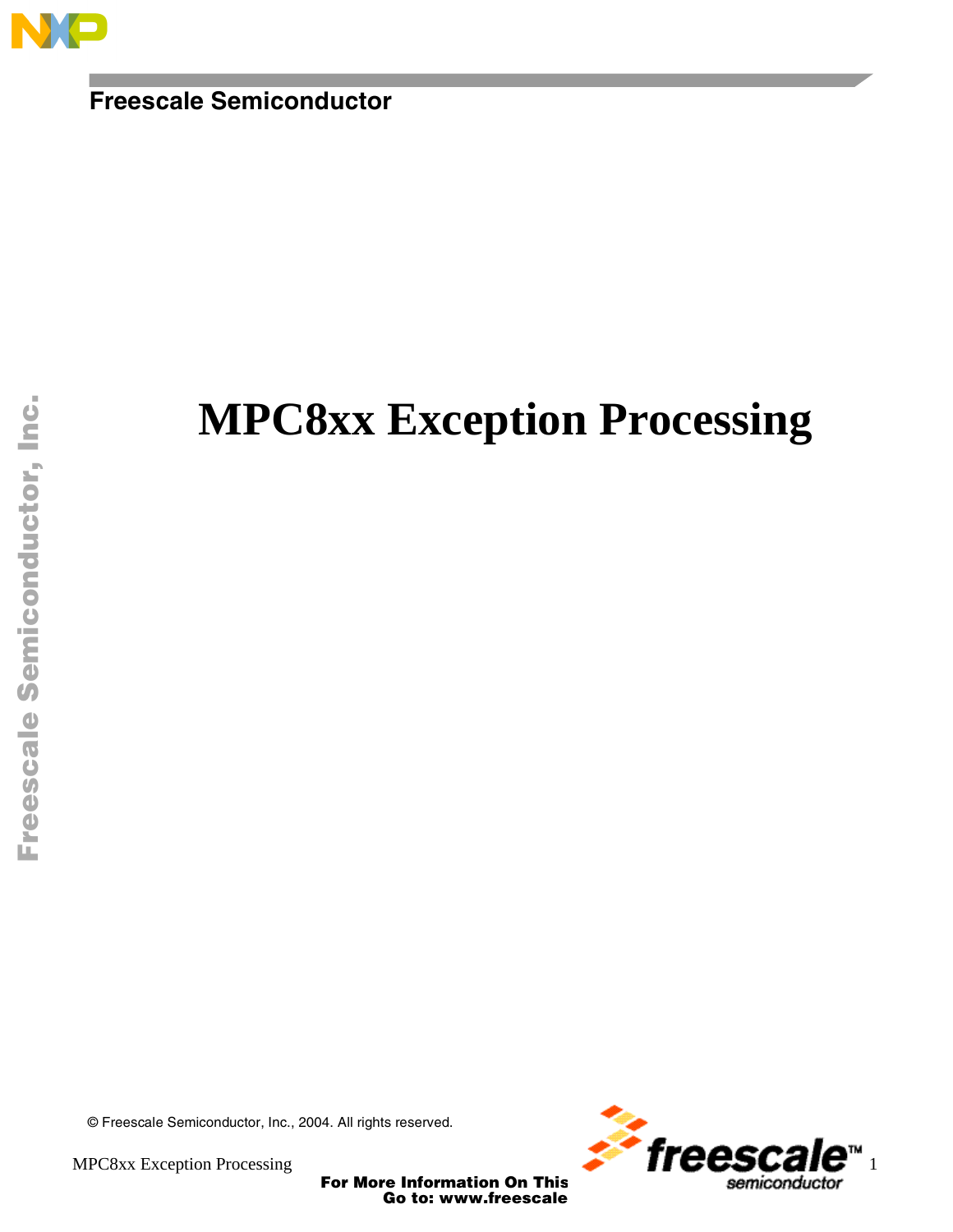

# **Exception Terms**

| <b>User Mode</b>             | The Privilege Level that Applications run in.                                                                                                                                        |
|------------------------------|--------------------------------------------------------------------------------------------------------------------------------------------------------------------------------------|
| <b>Supervisor Mode</b>       | The Privilege Level that the Operating System<br>runs in. Also called "Privileged Mode"                                                                                              |
| <b>Exception</b>             | An event which causes deviation from normal<br>processing.<br>Examples:<br>- Interrupt (internal or external)<br>- Resets<br>- Bus error                                             |
| <b>Ordered Exception</b>     | No program state is lost after the exception (the<br>machine state is saved).                                                                                                        |
| <b>Unordered Exception</b>   | Program state may be lost after the exception.<br>Includes reset, machine check and other non-<br>maskable exceptions.                                                               |
|                              | <b>Asynchronous Exception</b> Exception not caused by an instruction.                                                                                                                |
| <b>Synchronous Exception</b> | Exception caused by an instruction.                                                                                                                                                  |
| <b>Precise Exception</b>     | The exact processor context when the exception<br>occurred is available, and the exact cause of the<br>exception is always known.                                                    |
|                              | - Processor backs the machine up to the<br>instruction which caused the exception                                                                                                    |
| <b>Imprecise Exception</b>   | The exact processor context is not known when<br>the exception is processed, because concurrent<br>operations have affected the information that<br>comprises the processor context. |
| <b>Maskable Exception</b>    | May be masked by the operating system.                                                                                                                                               |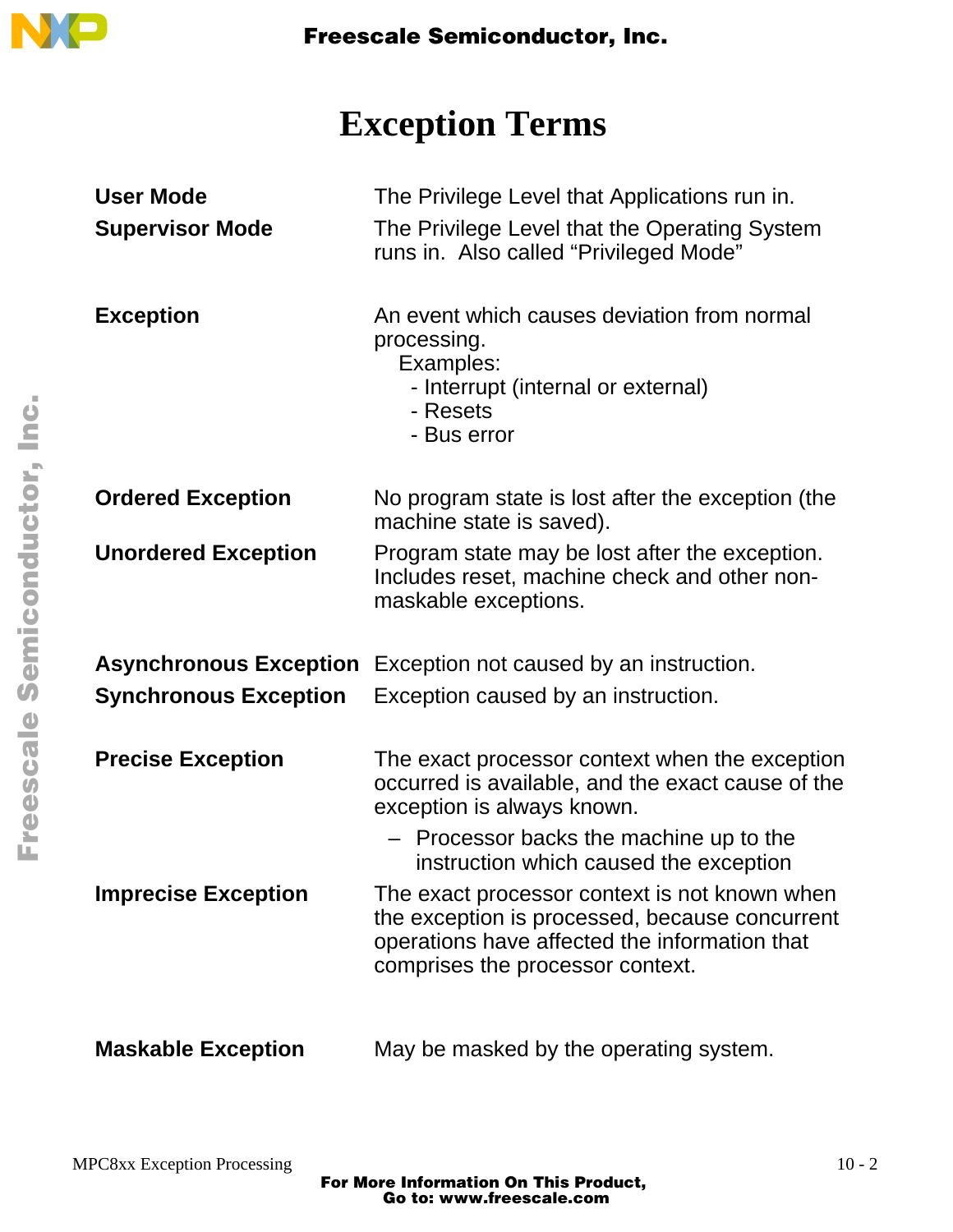

## **Exception Classes**

| <b>CLASS</b>                   | <b>EXCEPTION TYPE</b>                             |
|--------------------------------|---------------------------------------------------|
| ASYNCHRONOUS, UNORDERED        | <b>RESET, NON-MASKABLE</b>                        |
| SYNCHRONOUS, UNORDERED         | <b>MACHINE CHECK (BUS ERROR)</b>                  |
| ASYNCHRONOUS, ORDERED          | EXTERNAL INTERRUPT<br>DECREMENTER, PIT INTERRUPTS |
| SYNCHRONOUS (ORDERED, PRECISE) | <b>INSTRUCTION -CAUSED EXCEPTIONS</b>             |

**ORDERED EXCEPTIONS** - When the Exception is taken, No program state is lost.

**UNORDERED EXCEPTIONS** - When the Exception is taken, the program state is unrecoverable.

**Reset** and **Machine Check** Exceptions are unrecoverable, if they occur during the servicing of another exception.

**PRECISE EXCEPTIONS** - When the exception is taken, the processor backs the machine up to the instruction causing the exception. The instruction causing the exception may not have begun execution, may partially be completed, or may have completed execution.

The Core implements all storage associated interrupts as precise interrupts. This means that a load/store instruction is not complete until all possible error indications have been sampled from the Load/Store Bus.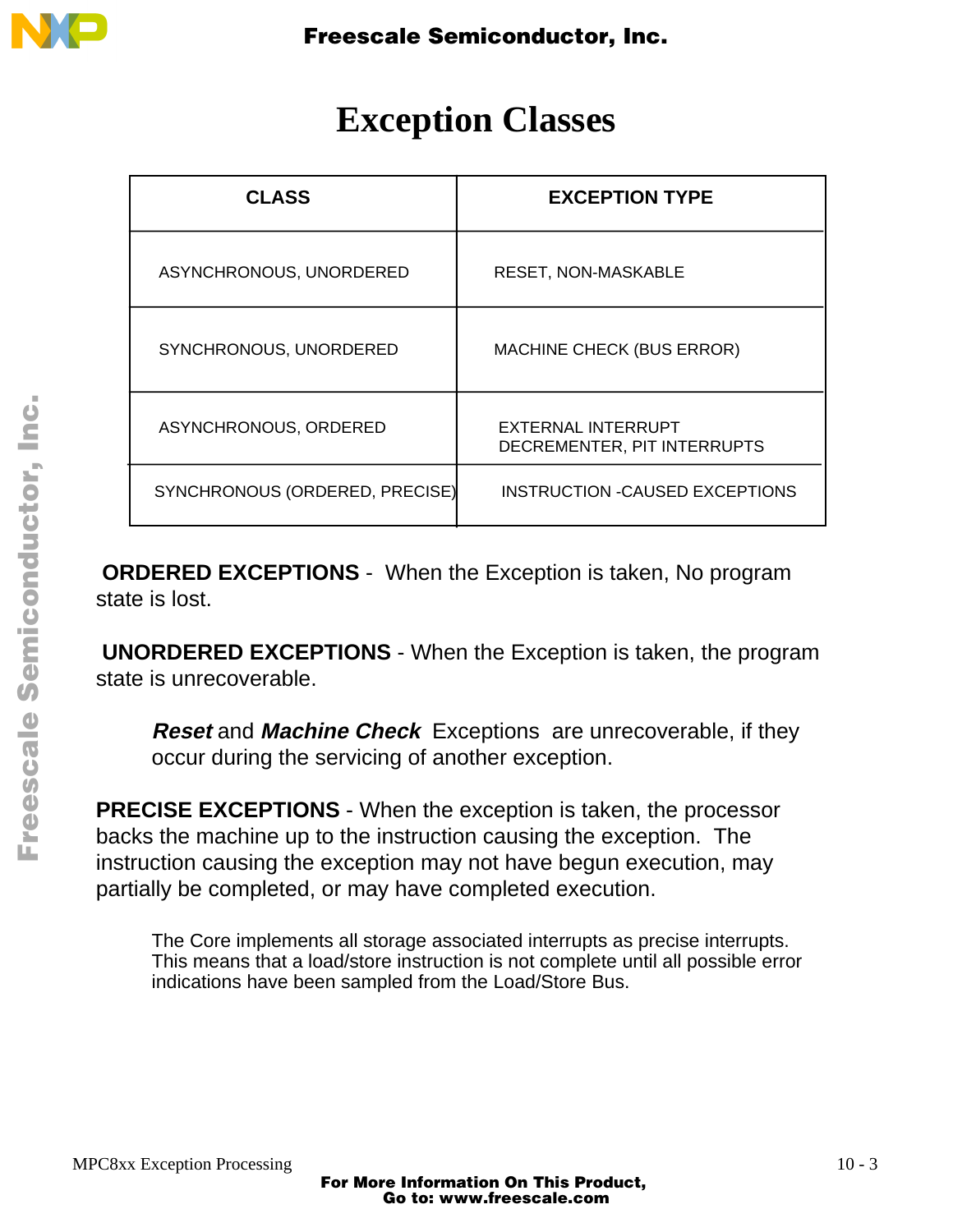

# **Exception Definitions (1 of 2)**

| <b>System Reset Interrupt</b>        | Occurs when the NMI pin is asserted, SWT times out,<br>Hard or Soft Reset pins are asserted                                                                                                                                                                                                |
|--------------------------------------|--------------------------------------------------------------------------------------------------------------------------------------------------------------------------------------------------------------------------------------------------------------------------------------------|
| <b>Machine Check Interrupt</b>       | The accessed address does not exist or a data error was detected                                                                                                                                                                                                                           |
| Data Storage Interrupt               | Never generated by the hardware<br>The software may branch to this location as a result of either<br><b>Implementation Specific Data</b>                                                                                                                                                   |
|                                      | TLB error interrupt or Implementation Specific Data TLB miss int.                                                                                                                                                                                                                          |
| <b>Instruction Storage Interrupt</b> | Never generated by the hardware<br>The software may branch to this location as a result of an<br>Implementation Specific Instruction TLB error interrupt                                                                                                                                   |
| <b>Alignment Interrupt</b>           | Occurs as a result of one of the following cases:                                                                                                                                                                                                                                          |
|                                      | The operand of a Floating-Point load or store is not word aligned.<br>The operand of Load/Store multiple is not word aligned.                                                                                                                                                              |
|                                      | The operand of Iwarx or stwcx. is not word aligned.<br>The operand of Load/Store individual scalar instruction is not<br>naturally aligned when $MSR_{LE} = 1$ .<br>An attempt to execute multiple/string instruction is made<br>when $MSR_{LE} = 1$                                       |
| <b>Program Interrupt</b>             | <b>Floating-Point Enabled Exception type Program interrupt is not</b><br>generated by the MPC8xx core.                                                                                                                                                                                     |
|                                      | Illegal Instruction type program interrupt is not generated by the<br>Core, an Implementation Dependent Software Emulation Interrupt is<br>generated instead                                                                                                                               |
|                                      | <b>Privileged instruction</b> type Program interrupt is generated for on<br>core valid SPR field or any SPR encoded as an external to the core<br>special register if $spr_{0=1}$ and $MSR_{PR}=1$ , as well as an attempt to<br>execute privileged instruction when MSR <sub>PR</sub> =1. |
| <b>Floating Point Unavailable</b>    | Not generated by the MPC8xx core.                                                                                                                                                                                                                                                          |
| Interrupt                            | An Implementation Dependent Software Emulation Interrupt will be<br>taken on any attempt to execute                                                                                                                                                                                        |
|                                      | Floating-Point instruction regardless of MSRFP                                                                                                                                                                                                                                             |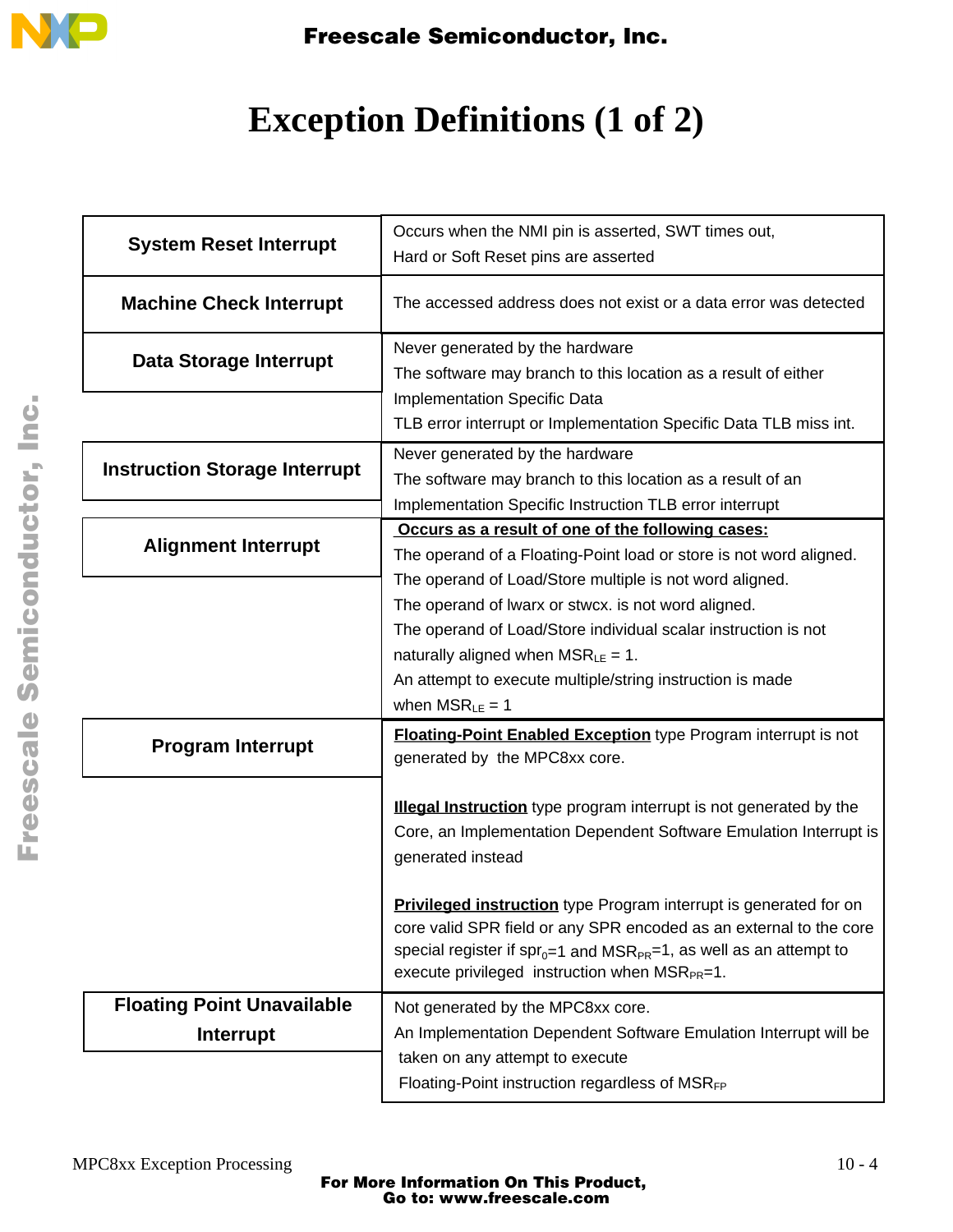

# **Exception Definitions (2 of 2)**

| <b>Trace Interrupt</b>                 | Occurs If $MSR_{SE} = 1$ and any instruction except rfi is successfully<br>completed, or $MSR_{BE} = 1$ and a branch is completed                                                                              |
|----------------------------------------|----------------------------------------------------------------------------------------------------------------------------------------------------------------------------------------------------------------|
| <b>Floating Point Assist Interrupt</b> | Not generated by the MPC8xx<br>An Implementation Dependent Software Emulation Interrupt will be<br>taken on any attempt to execute Floating-Point instruction                                                  |
| <b>Implementation Dependent</b>        | Occurs as a result of one of the following cases:                                                                                                                                                              |
| <b>Software Emulation Interrupt</b>    | .When there is an attempt to execute any non implemented                                                                                                                                                       |
|                                        | instruction. (This include all Illegal and unimplemented optional<br>instructions and all floating point instructions).                                                                                        |
|                                        | .When there is an attempt to execute a mtspr or mfspr which<br>specifies on core non implemented register. (regardless of $spr0$ ).                                                                            |
|                                        | .When there is an attempt to execute a mtspr or mfspr which<br>specifies off core non implemented register and $spr0=0$ or<br>$MSR_{PR}=0$                                                                     |
| <b>Implementation Specific</b>         | Occurs when $MSR_{IR}=1$ and there is an attempt to fetch an instruction                                                                                                                                       |
| <b>Instruction TLB Miss Interrupt</b>  | from a page that its Effective Page Number can not be translated by                                                                                                                                            |
|                                        | the Instruction TLB                                                                                                                                                                                            |
| <b>Implementation Specific</b>         | Occurs in the following cases:                                                                                                                                                                                 |
| <b>Instruction TLB Error Interrupt</b> | .The effective address cannot be translated (either Segment valid bit or                                                                                                                                       |
|                                        | Page valid bit of this page are cleared in the translation table)                                                                                                                                              |
|                                        | .The fetch access violates storage protection<br>.The fetch access is to Guarded storage and MSRIR=1                                                                                                           |
| <b>Implementation Specific</b>         | Occurs when $MSR_{DR}=1$ and there is an attempt to access a page                                                                                                                                              |
| <b>Data TLB Miss Interrupt</b>         | that its Effective Page Number can not be translated by the Data TLB                                                                                                                                           |
| <b>Implementation Specific</b>         | Occurs in the following cases:                                                                                                                                                                                 |
| <b>Data TLB Error Interrupt</b>        |                                                                                                                                                                                                                |
|                                        | .The effective address of a Load, Store, icbi, dcbz, dcbst, dcbf or<br>dcbi instruction cannot be translated (either Segment valid bit or<br>Page valid bit of this page are cleared in the translation table) |
|                                        | .The access violates the storage protection                                                                                                                                                                    |
|                                        | .An attempt to write to a page with negated Change Bit                                                                                                                                                         |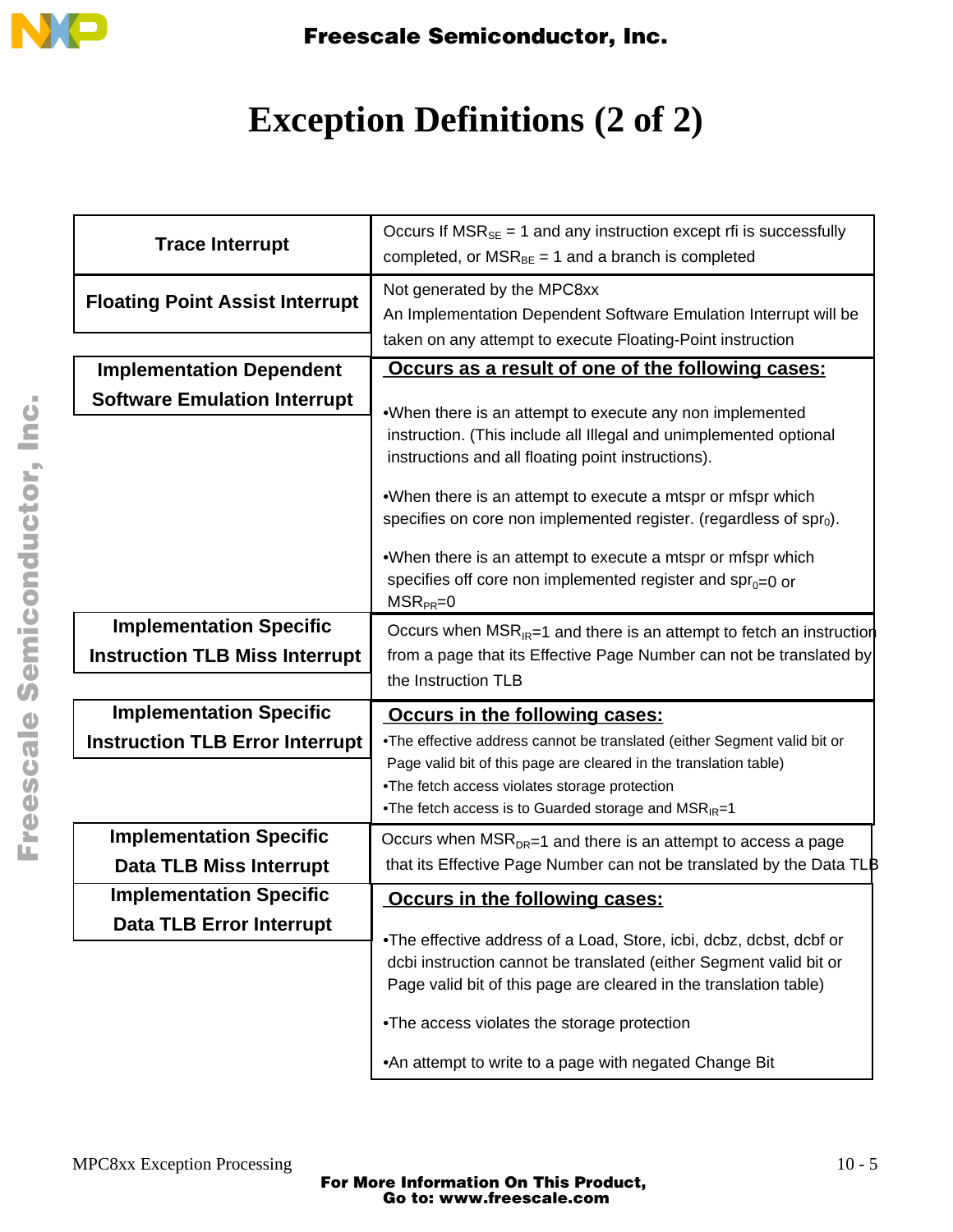

# **Interrupt Priority Mapping**

| #  | <b>Interrupt Type</b>                                        | <b>Caused By</b>                      |
|----|--------------------------------------------------------------|---------------------------------------|
| #1 | Development non-maskable interrupt                           | Signal from the Development Port      |
| #2 | System reset                                                 | NMI_L assertion                       |
| #3 | <b>Instruction Related Interrupts</b>                        | <b>Instruction Processing</b>         |
| #4 | Peripheral breakpoint request or Dev Port maskable interrupt | Breakpoint signal from any peripheral |
| #5 | <b>External Interrupt</b>                                    | Signal from the interrupt controller  |
| #6 | Decrementer interrupt                                        | Decrementer request                   |

# **Instruction Related Interrupt Detection Order**

| #  | <b>Interrupt Type</b>                          | <b>Caused by</b>                                                                               |
|----|------------------------------------------------|------------------------------------------------------------------------------------------------|
|    |                                                |                                                                                                |
| #1 | Trace                                          | Trace bit asserted                                                                             |
| #2 | Implementation Dependent Instruction TLB miss  | <b>Instruction MMU TLB Miss</b>                                                                |
| #3 | Implementation Dependent Instruction TLB error | Instruction MMU protection/translation error                                                   |
|    | #4 Machine Check Interrupt                     | <b>Fetch Error</b>                                                                             |
| #5 | Debug I- Breakpoint                            | <b>Match detection</b>                                                                         |
| #6 |                                                | Implementation Dependent Software Emulation Interrupt Attempt to invoke un-implemented feature |
| #7 | <b>Floating-Point Unavailable</b>              | Attempt is made to execute Floating-Point instruction and MSRFP=0                              |
|    | #8 Privileged Instruction                      | Attempt to execute priviledged instruction in problem mode                                     |
|    | <b>Alignment Interrupt</b>                     | Load store checking                                                                            |
|    | <b>System Call Interrupt</b>                   | <b>SC</b> Instruction                                                                          |
|    | Trap                                           | <b>Trap Instruction</b>                                                                        |
|    | #9   Implementation Dependent Data TLB miss    | Data MMU TLB Miss                                                                              |
|    | #10 Implementation Dependent Data TLB error    | Dat MMU TLB Protection/translation error                                                       |
|    | #11 Machine Check Interrupt                    | Load or store access error                                                                     |
|    | #12 Debug - L Breakpoint                       | Match detection                                                                                |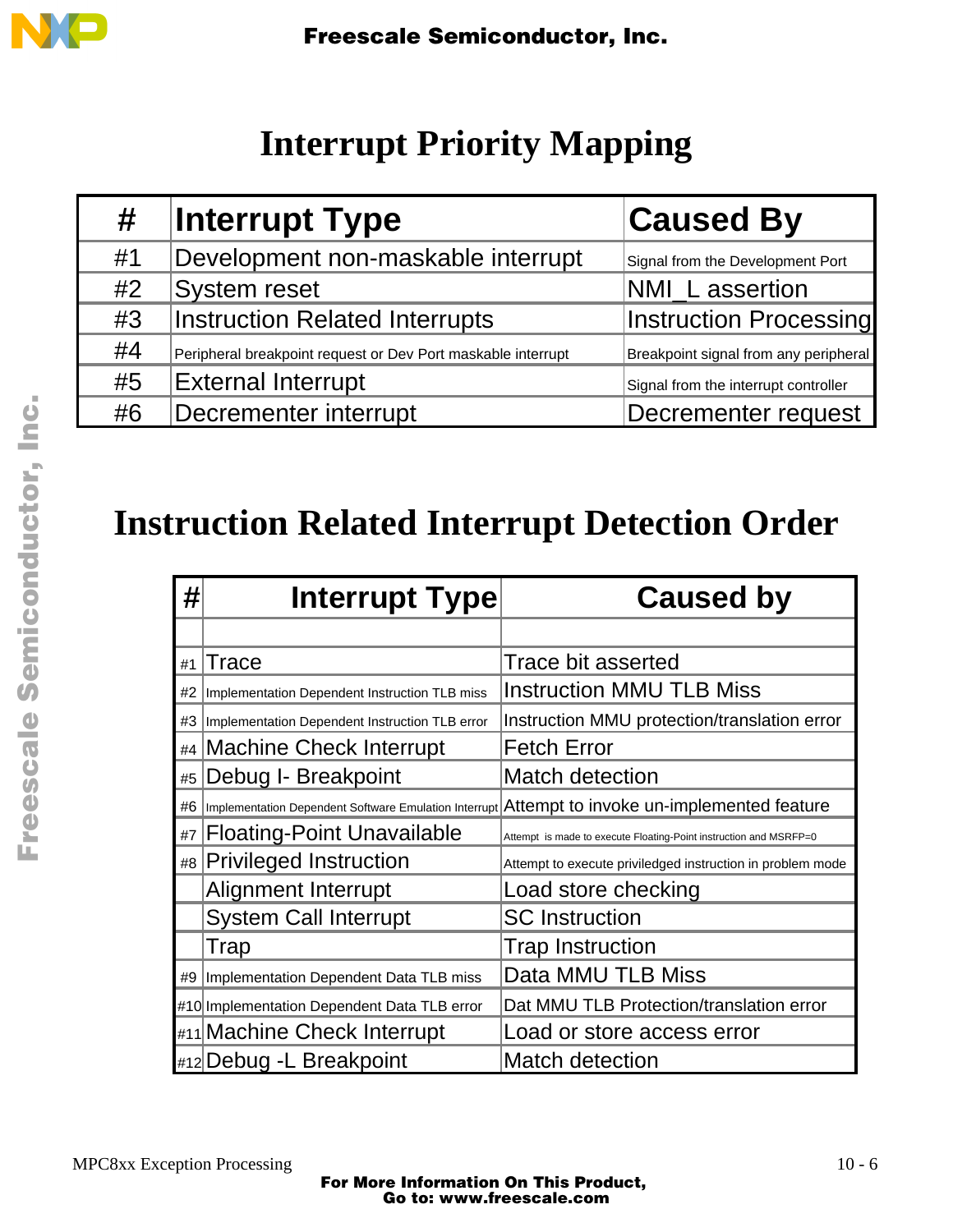

## **Vector Table**

**MSR** - MACHINE STATE REGISTER

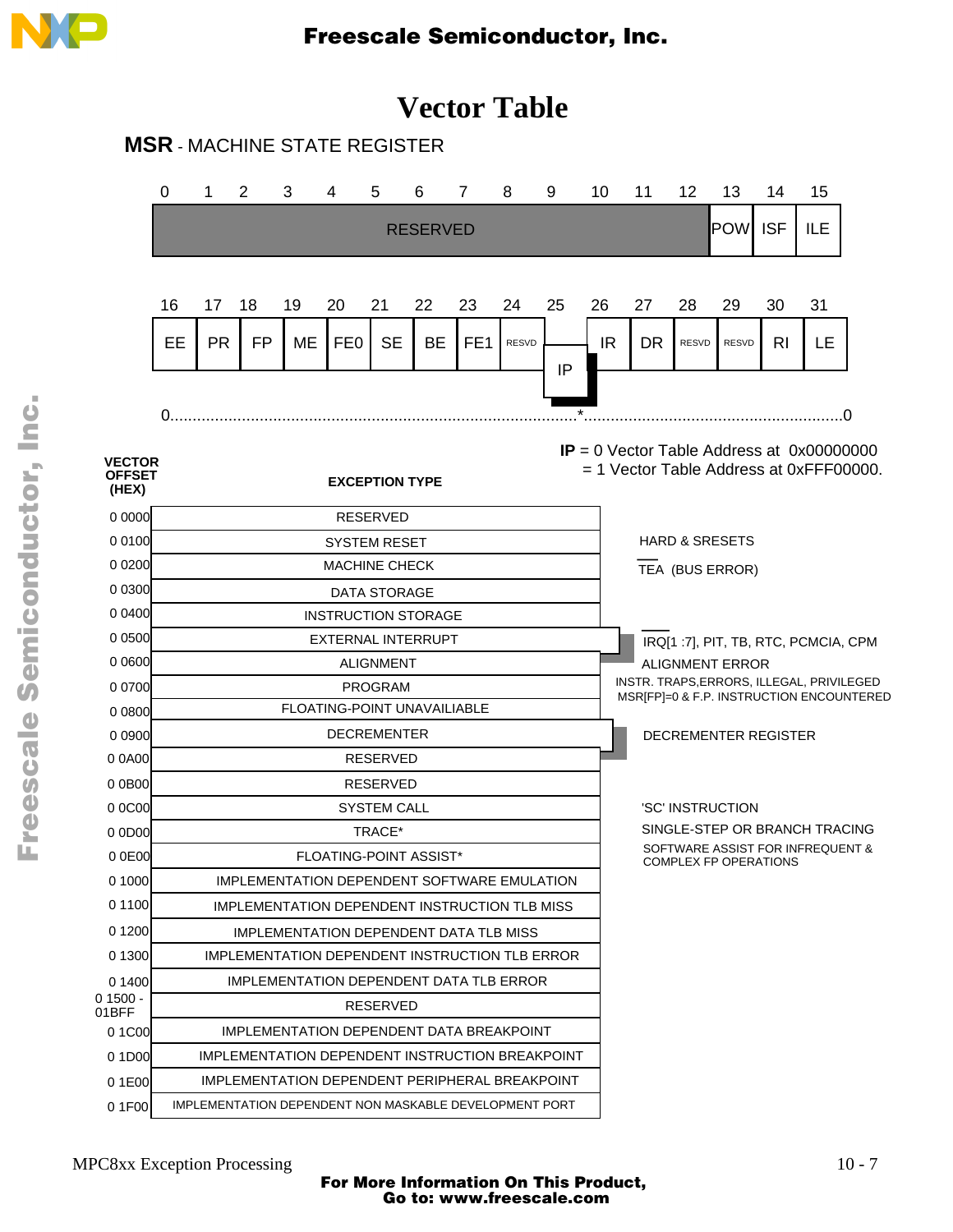

## **MSR After Hard Reset**

### **MSR** - MACHINE STATE REGISTER

| 0  | 1.              | $\overline{2}$ | $\overline{\mathbf{3}}$ | 4               | 5          | 6               | 7               | 8     | 9  | 10 | 11 | -12          | 13         | 14         | 15  |
|----|-----------------|----------------|-------------------------|-----------------|------------|-----------------|-----------------|-------|----|----|----|--------------|------------|------------|-----|
|    |                 |                |                         |                 |            | <b>RESERVED</b> |                 |       |    |    |    |              | <b>POW</b> | <b>ISF</b> | ILE |
| 16 | 17 <sup>2</sup> | - 18           | 19                      | 20              | 21  22  23 |                 |                 | 24    | 25 | 26 | 27 | 28           | 29         | 30         | -31 |
| EE | <b>PR</b>       | FP             | ME                      | FE <sub>0</sub> | <b>SE</b>  | BE              | FE <sub>1</sub> | RESVD | IP | IR | DR | <b>RESVD</b> | RESVD      | <b>RI</b>  |     |

### **MSR AFTER RESET:**

| <b>POW</b>      | 0                | <b>Power Management Disable</b>                                                                                                                              |
|-----------------|------------------|--------------------------------------------------------------------------------------------------------------------------------------------------------------|
| <b>ISF</b>      | 0                | <b>Implementation Specific Function</b>                                                                                                                      |
| ILE             | 0                | Interrupt Little Endian Mode Disabled                                                                                                                        |
| EE.             | $\boldsymbol{0}$ | <b>External and DEC Interrupt are disabled</b>                                                                                                               |
| <b>PR</b>       | 0                | Privilege Level is Supervisor.                                                                                                                               |
| FP              | $\overline{0}$   | <b>Floating Point Unit not available</b>                                                                                                                     |
| ME              | $\Omega$         | Machine Check Disabled: If transfer error acknowledge (TEA) occurs, the<br>Chip will go to Checkstop State. The SIU may assert reset in order to<br>recover. |
| FE <sub>0</sub> | 0                | Floating-Point Exception Mode 0(has no effect).                                                                                                              |
| <b>SE</b>       | $\overline{0}$   | Single Step Trace Disabled.                                                                                                                                  |
| <b>BE</b>       | $\Omega$         | <b>Branch Trace Disabled.</b>                                                                                                                                |
| FE <sub>1</sub> | 0                | Floating-Point Exception Mode 1 (has no effect).                                                                                                             |
| IP              | *                | <b>Interrupt Prefix. Vector Table Located</b>                                                                                                                |
|                 |                  | at 0x000n - nnnn or at 0xFFFn - nnnn for a value<br>of a "0" or a "1" respectively.                                                                          |
| IR.             | 0                | <b>Instruction Relocate</b>                                                                                                                                  |
| DR              | 0                | Data Relocate                                                                                                                                                |
| <b>RI</b>       | $\boldsymbol{0}$ | Recoverable Interrupt Mode is Disabled.                                                                                                                      |
| LE              | 0                | Normal Processing is set for Big Endian Mode.                                                                                                                |
|                 |                  |                                                                                                                                                              |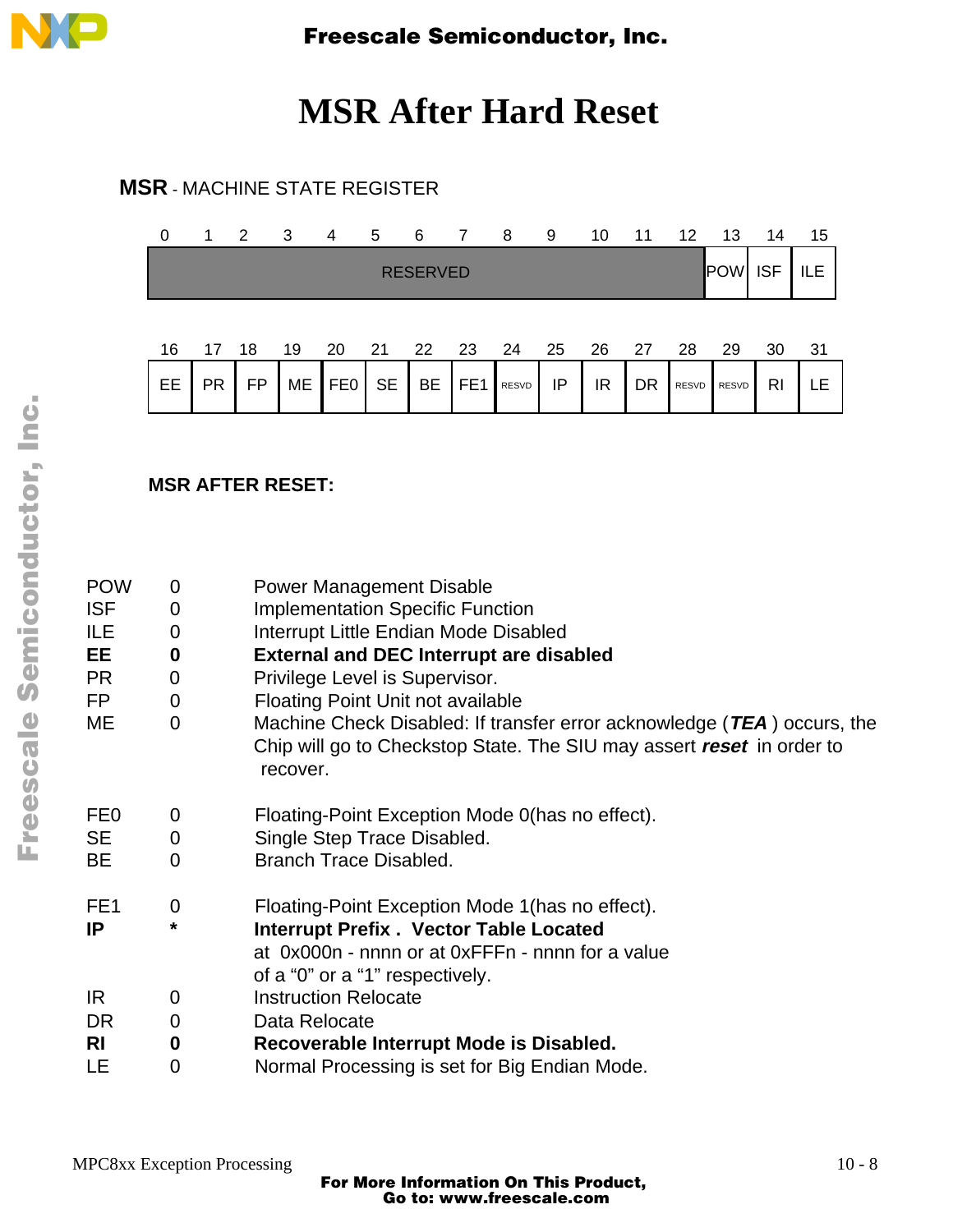

## **Exception Processing Sequence (1 of 2)**



- For most exceptions, the machine state is saved only in **SRR0** and **SRR1.**
- Some exceptions will save other information in **DSISR** and **DAR**:
	- **DSISR (Source Instruction Service Register)** 7 bit field identifies which instruction caused the exception.

– **DAR (Data Address Register):** Contains the effective address o the load or store for misaligned exceptions.

MPC8xx Exception Processing 10 - 9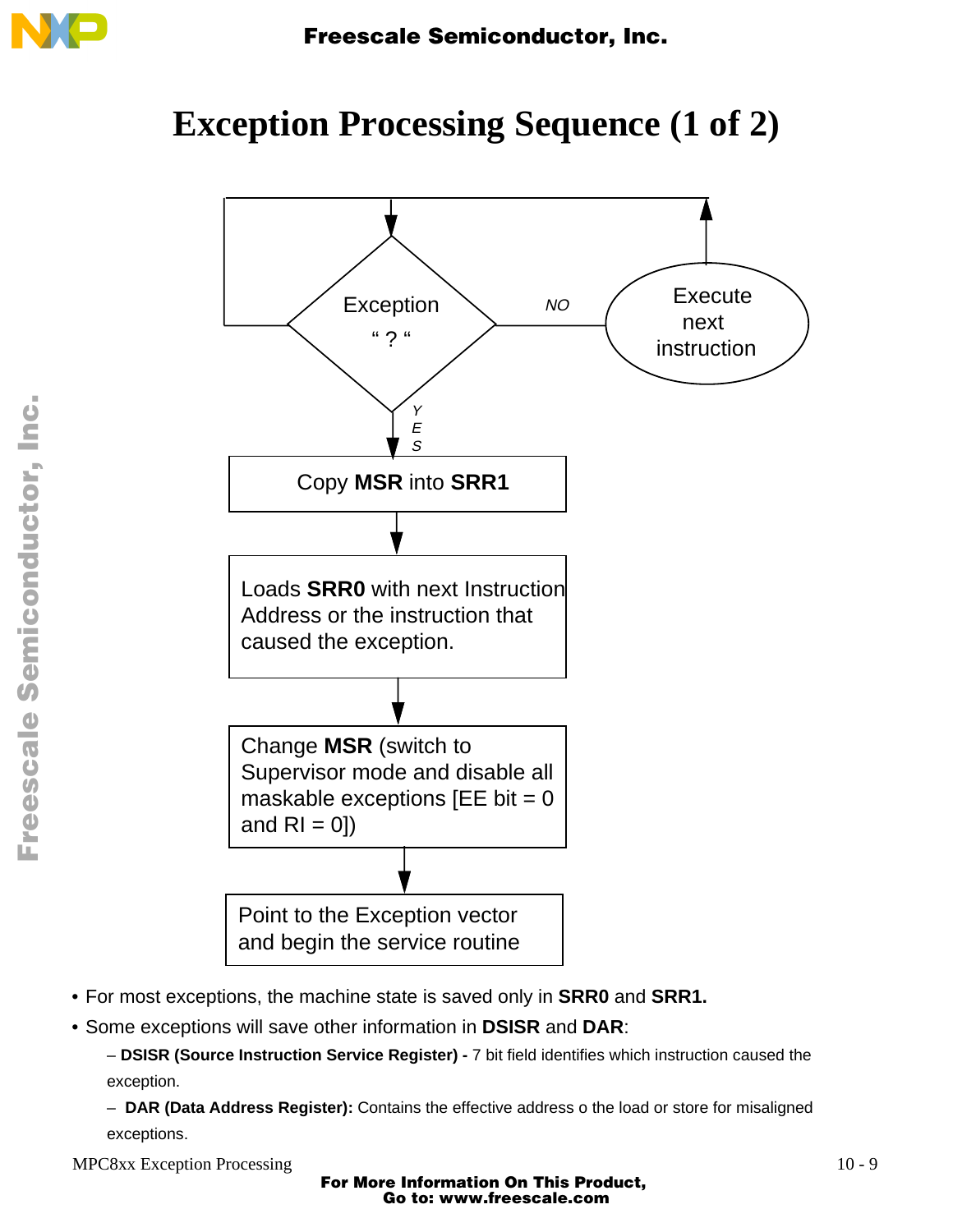

# **Exception Processing Sequence (2 of 2)**

![](_page_9_Figure_3.jpeg)

- All exceptions cause the **core** to enter the supervisor mode.
- The **RFI** instruction restores the Machine State back to User Mode.
- The **RFI** instruction is usually the last instruction in the exception handler.

MPC8xx Exception Processing 10 - 10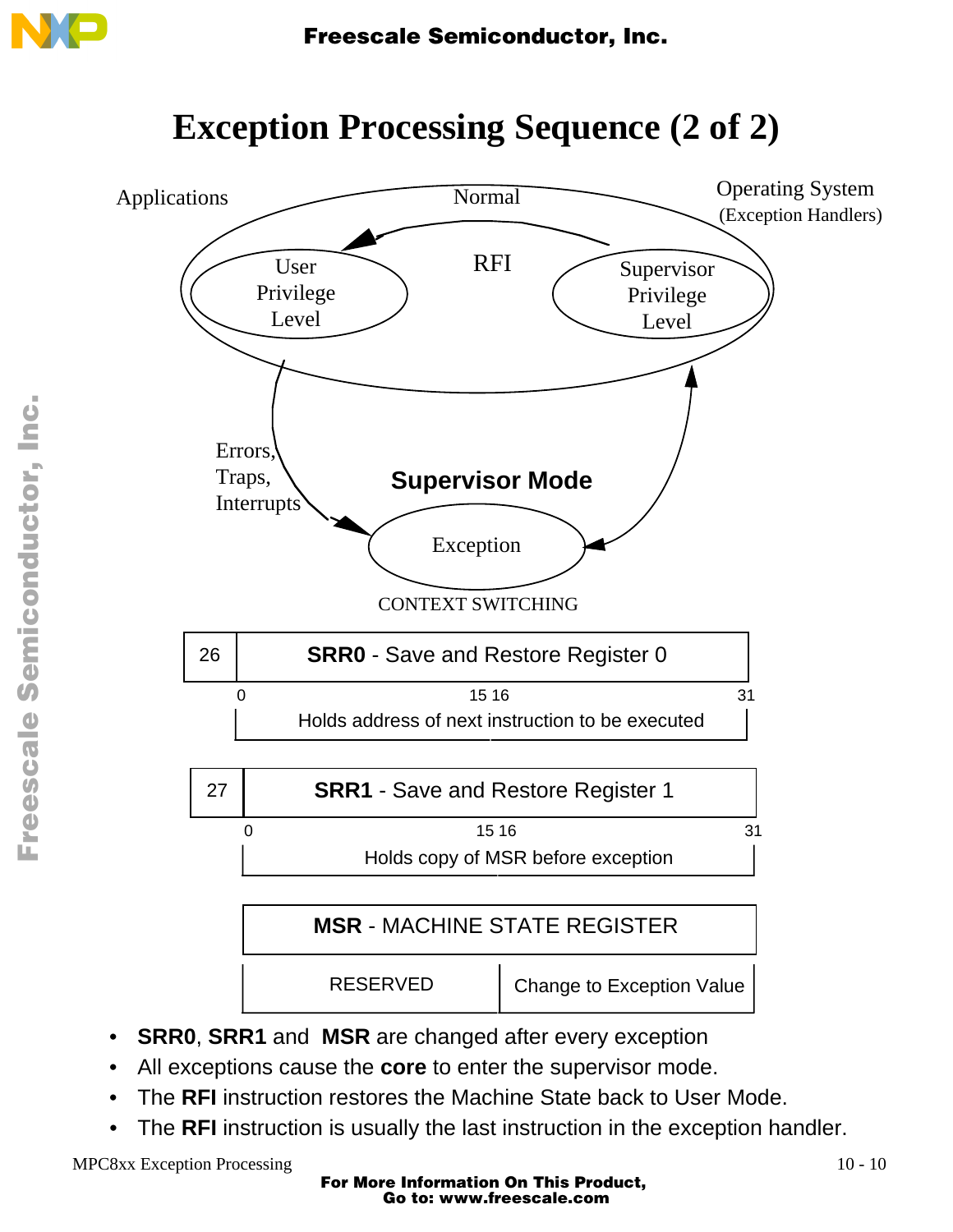![](_page_10_Picture_0.jpeg)

# **How the RFI Instruction Operates**

![](_page_10_Figure_3.jpeg)

RFI Instruction is Supervisor-only used to restore previous Machine State.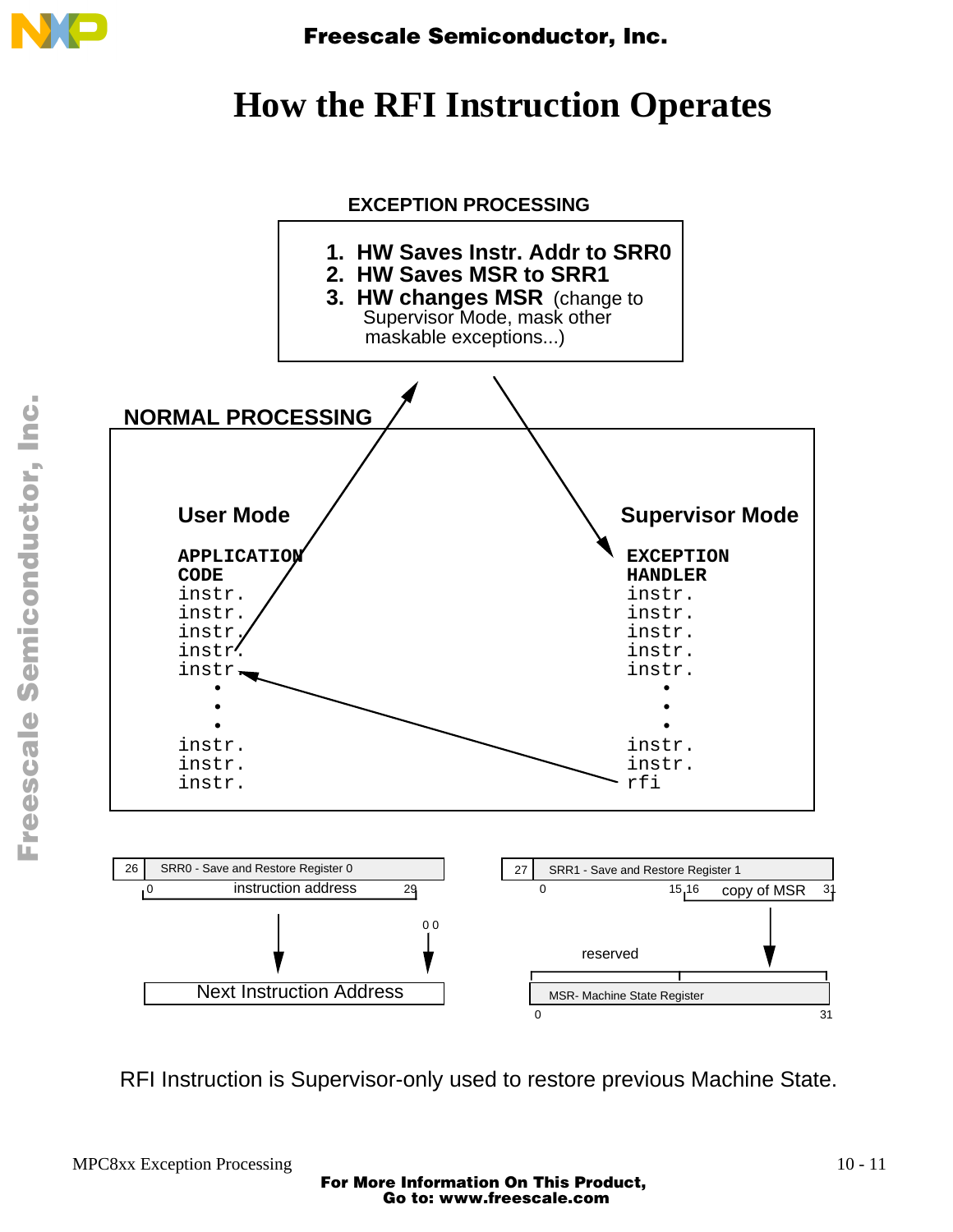![](_page_11_Picture_0.jpeg)

# **How to Make the ESR Recoverable**

| Making the<br><b>ESR</b><br>Recoverable<br><b>Before ESR</b><br>Exit | asm<br>asm<br>asm<br>asm<br>asm                                               |                |                         |                 | asm $("stwu r9, -12(r1);$<br>("mfspr r9, 26");<br>$asm$ (" stw r9, 4(r1)");<br>("mfspr r9,27");<br>$("$ stw $r9, 8(r1)")$ ;<br>asm (" mtspr 80,0");<br>asm (" mtspr 82,0");<br>asm (" lwz r9,8(r1)");<br>(" mtspr 27, r9");<br>(' ' lwz r9, 4(r1) ');<br>asm (" mtspr 26, r9"); |                 |                                                                     | $\star$ /<br>$/*$ SAVE R9<br>/* PUSH SRR0 ONTO STACK $*/$<br>/* PUSH SRR1 ONTO STACK */<br>$\star$ /<br>/* ENABLE INTERRUPTS<br>$\star$ /<br>/* MAKE NON-RECOVERABLE<br>/* PULL SRR1 FROM STACK<br>$\star$ /<br>$\star$ /<br>/* PULL SRR0 FROM STACK |           |     |                 |                 |            |                |     |  |
|----------------------------------------------------------------------|-------------------------------------------------------------------------------|----------------|-------------------------|-----------------|---------------------------------------------------------------------------------------------------------------------------------------------------------------------------------------------------------------------------------------------------------------------------------|-----------------|---------------------------------------------------------------------|------------------------------------------------------------------------------------------------------------------------------------------------------------------------------------------------------------------------------------------------------|-----------|-----|-----------------|-----------------|------------|----------------|-----|--|
|                                                                      | asm $("lwz r9,0(r1)");$<br>/* PULL R9 FROM STACK<br>asm (" addi r1, r1, 12"); |                |                         |                 |                                                                                                                                                                                                                                                                                 |                 |                                                                     |                                                                                                                                                                                                                                                      | $\star$ / |     |                 |                 |            |                |     |  |
| 0                                                                    | 1                                                                             | $\overline{2}$ | 3                       | 4               | 5                                                                                                                                                                                                                                                                               | 6               | 7                                                                   | 8                                                                                                                                                                                                                                                    | 9         | 10  | 11              | 12 <sup>2</sup> | 13         | 14             | 15  |  |
|                                                                      |                                                                               |                |                         |                 |                                                                                                                                                                                                                                                                                 | <b>RESERVED</b> |                                                                     |                                                                                                                                                                                                                                                      |           |     |                 |                 | <b>POW</b> | <b>ISF</b>     | ILE |  |
| RST: 0                                                               |                                                                               |                |                         |                 |                                                                                                                                                                                                                                                                                 |                 |                                                                     |                                                                                                                                                                                                                                                      |           |     |                 |                 |            |                |     |  |
|                                                                      |                                                                               |                |                         |                 |                                                                                                                                                                                                                                                                                 |                 |                                                                     |                                                                                                                                                                                                                                                      |           |     |                 |                 |            |                |     |  |
| 16                                                                   | 17                                                                            | 18             | 19                      | 20              | 21                                                                                                                                                                                                                                                                              | 22              | 23                                                                  | 24                                                                                                                                                                                                                                                   | 25        | 26  | 27              | 28              | 29         | 30             | 31  |  |
|                                                                      | <b>PR</b>                                                                     | <b>FP</b>      | ME                      | FE <sub>0</sub> | <b>SE</b>                                                                                                                                                                                                                                                                       | <b>BE</b>       | FE <sub>1</sub>                                                     | RESVD                                                                                                                                                                                                                                                | IP        | IR. | <b>DR</b>       | <b>RESVD</b>    | RESVD      |                | LE  |  |
| EE                                                                   |                                                                               |                |                         |                 |                                                                                                                                                                                                                                                                                 |                 |                                                                     |                                                                                                                                                                                                                                                      |           |     |                 |                 |            | R <sub>l</sub> |     |  |
| RST: 0                                                               |                                                                               |                |                         |                 |                                                                                                                                                                                                                                                                                 |                 |                                                                     |                                                                                                                                                                                                                                                      |           |     |                 |                 |            |                |     |  |
| Mnemonic                                                             |                                                                               |                | <b>MSR<sub>EE</sub></b> |                 | <b>MSRRI</b>                                                                                                                                                                                                                                                                    |                 |                                                                     |                                                                                                                                                                                                                                                      |           |     | <b>Used For</b> |                 |            |                |     |  |
| EIE (80)                                                             | <b>External Interrupt Enable</b><br>1<br>1                                    |                |                         |                 |                                                                                                                                                                                                                                                                                 |                 |                                                                     |                                                                                                                                                                                                                                                      |           |     |                 |                 |            |                |     |  |
|                                                                      |                                                                               |                |                         |                 |                                                                                                                                                                                                                                                                                 |                 | External Interrupt Disable, but other<br>interrupts are recoverable |                                                                                                                                                                                                                                                      |           |     |                 |                 |            |                |     |  |
| EID (81)                                                             |                                                                               |                | $\boldsymbol{0}$        |                 | 1                                                                                                                                                                                                                                                                               |                 |                                                                     |                                                                                                                                                                                                                                                      |           |     |                 |                 |            |                |     |  |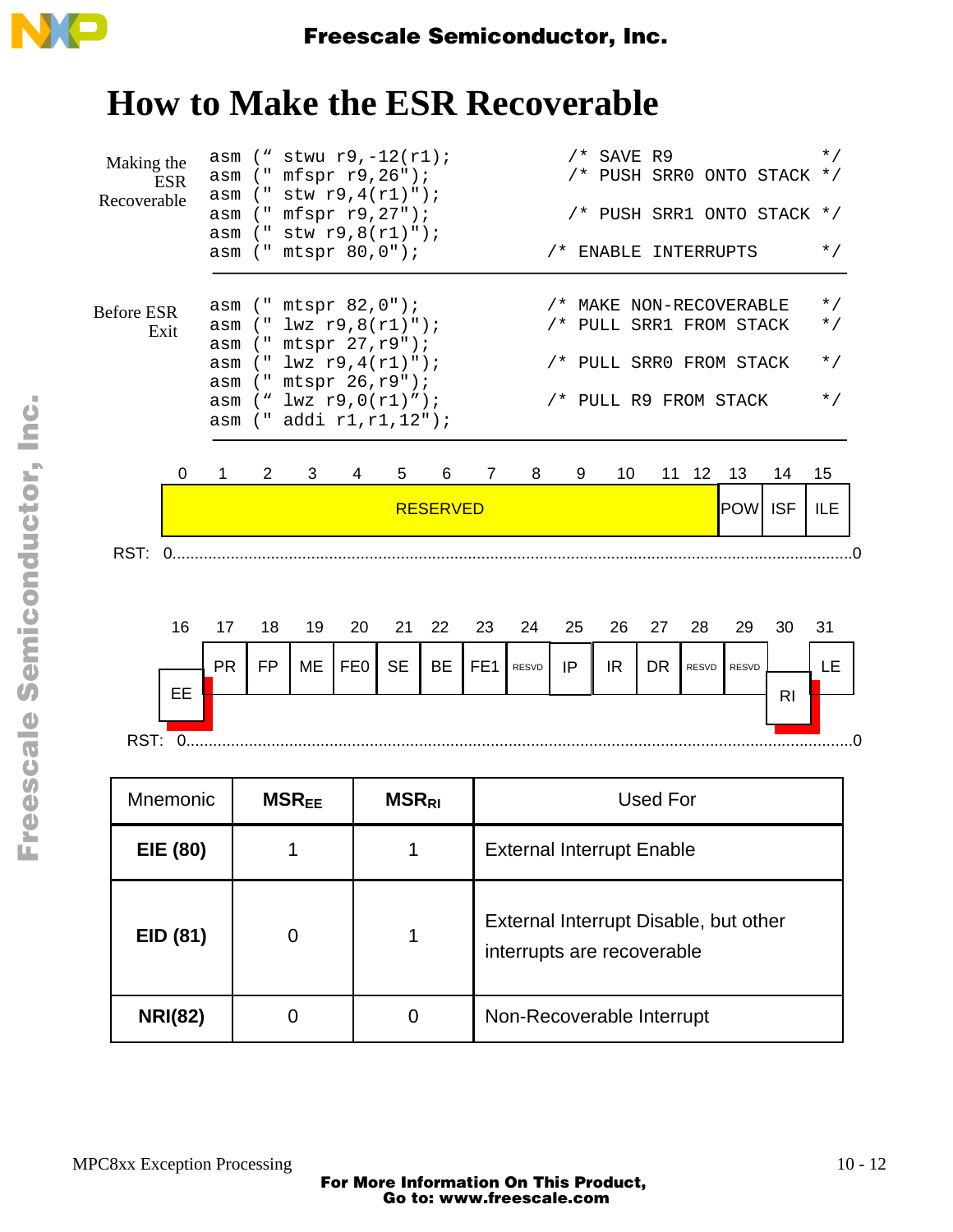![](_page_12_Picture_0.jpeg)

Freescale Technical Training - **MPC860 Course** Phoenix, Arizona

**ex1.c** Title:

**Handling a System Call Exception**

Creation Date: Jan. 10, 1996 From: 68360 Course

Author: **Bob Bra tt**

Description:

**The results of this routine are:**

- **1. Initializes the exception vector area with a service routine to increment an LED counter each time a system call instruction is executed.**
- **2. The exception service routine is made recoverable.**
- **Assumptions:**
- **1. Reset conditions exist.**

### Objective:

**If the program executes properly, the LED counter has a count of 1.**

Equipment:

**MPC860ADS board and UDLP1.**

UDLP1 Switch Settings: **N/A**

Connections: **MPC860ADS board and UDLP1 are connected at P13.**

Updates: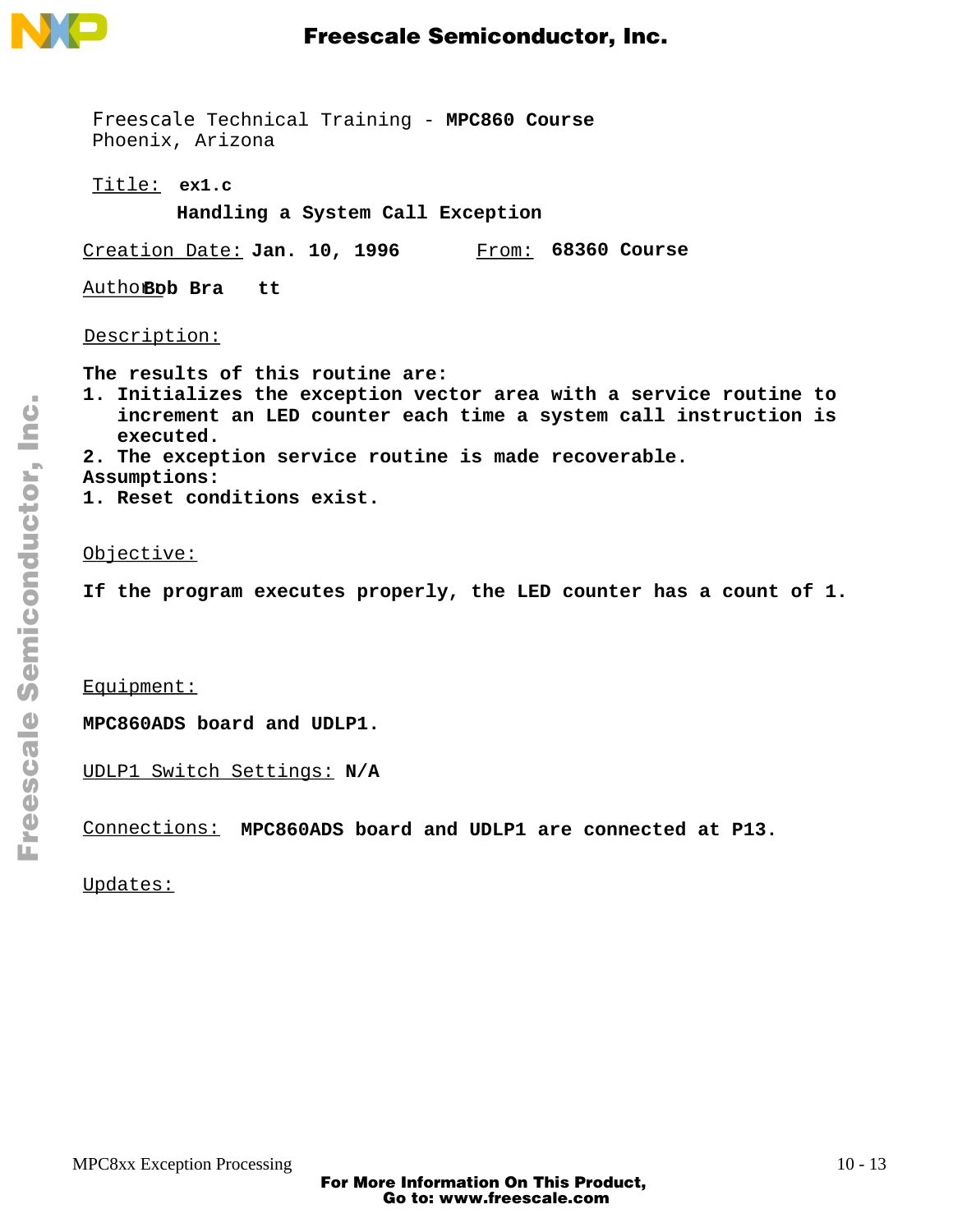![](_page_13_Picture_0.jpeg)

```
ex1.c (1 of 2)
\mathscr{L} (EX1.C) \mathscr{L}#include "mpc860.h" /* DUAL PORT RAM EQUATES*/
struct dprbase *pdpr; /* PNTR TO DUAL PORT RAM*/
main()
\{void esr();<br>int *ptrs,*ptrd; <br>\frac{1}{2} /* SOURCE & DEST POINTERS*/
  int *ptrs, *ptrd;
  pdpr = (struct dprbase *) (getimm) & 0xFFF0000); /* INIT PNTR TO DPRBASE */
 ptrs = (int *) esr; /* INIT SOURCE POINTER */
  ptrd = (int *)(getevt() + 0xC00); /* INIT DEST POINTER */ do /* MOVE ESR TO EVT */
*ptrd++ = *ptrs; /* MOVE UNTIL */
 while (*ptrs++ != 0x4c000064); /* RFI INTRUCTION */
pdpr\rightarrow PDDAT = 0; /* CLEAR PORT D DATA REG */
 pdpr->PDDIR = 0xff; /* MAKE PORT D8-15 OUTPUT*/
asm(" sc"); \star SYSTEM CALL \star /
}
#pragma interrupt esr
void esr()
{
 asm (" stwu r9,-12(r1)"); <br>
asm (" mfspr r9,26"); <br>
\frac{12r(1)}{r} /* PUSH SRR0 ONTO STACK */
 asm (" mfspr r9,26"); /* PUSH SRR0 ONTO STACK */
 asm (" stw r9,4(r1)");
 asm (" mfspr r9,27"); /* PUSH SRR1 ONTO STACK */
 asm (" stw r9,8(r1)");
asm (" mtspr 80,0"); \overline{\hspace{1cm}} /* ENABLE INTERRUPTS */
 pdpr->PDDAT += 1;
 asm (" mtspr 82,0"); /* MAKE NON-RECOVERABLE */
 asm (" lwz r9,8(r1)"); /* PULL SRR1 FROM STACK */
 asm (" mtspr 27,r9");
 asm (" lwz r9,4(r1)"); /* PULL SRR0 FROM STACK */
 asm (" mtspr 26,r9");
 asm (" lwz r9,0(r1)"); /* PULL GPR9 FROM STACK */
 asm (" addi r1,r1,12"); /* RESTORE STACK POINTER */
}
getimmr()
{
   asm(" mfspr 3,638");
}
getevt() \overline{a} /* GET EVT LOCATION \overline{a} /
{
  if ((getmsr() & 0x40) == 0) 4x + 1 x + 1 y + 1 z + 1 z + 1 z + 1return (0); /* THEN EVT IS IN LOW MEM*/
  else /* ELSE * /
      return (0xFFF00000); /* EVT IS IN HIGH MEM */
}
```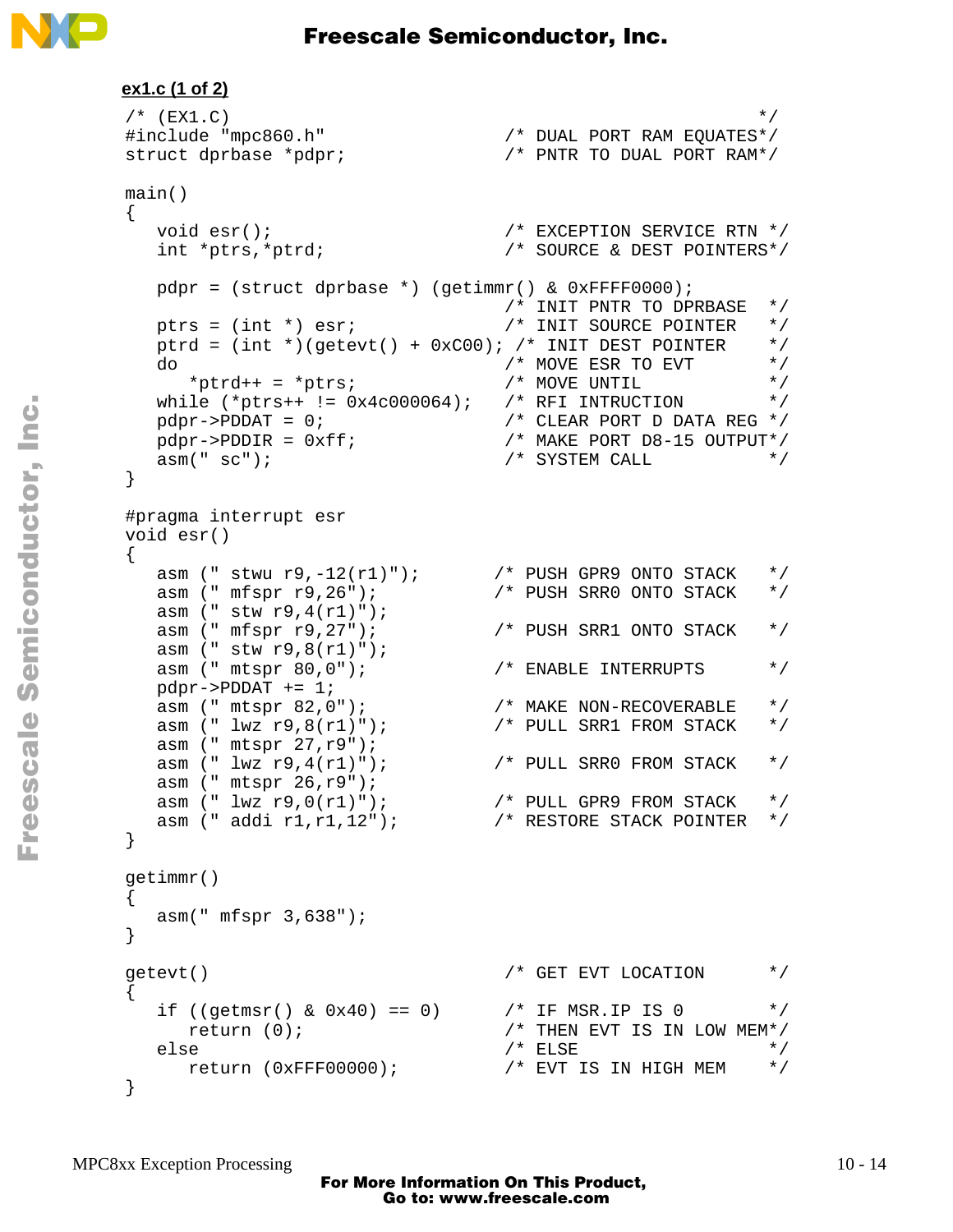![](_page_14_Picture_0.jpeg)

### **ex1.c (2 of 2)**

| qetmsr() |                 |  | /* GET MACHINE STATE REG VALUE */    |  |  |  |
|----------|-----------------|--|--------------------------------------|--|--|--|
|          | asm("mfmsr 3"); |  | /* LOAD MACHINE STATE REG TO $r3$ */ |  |  |  |
|          |                 |  |                                      |  |  |  |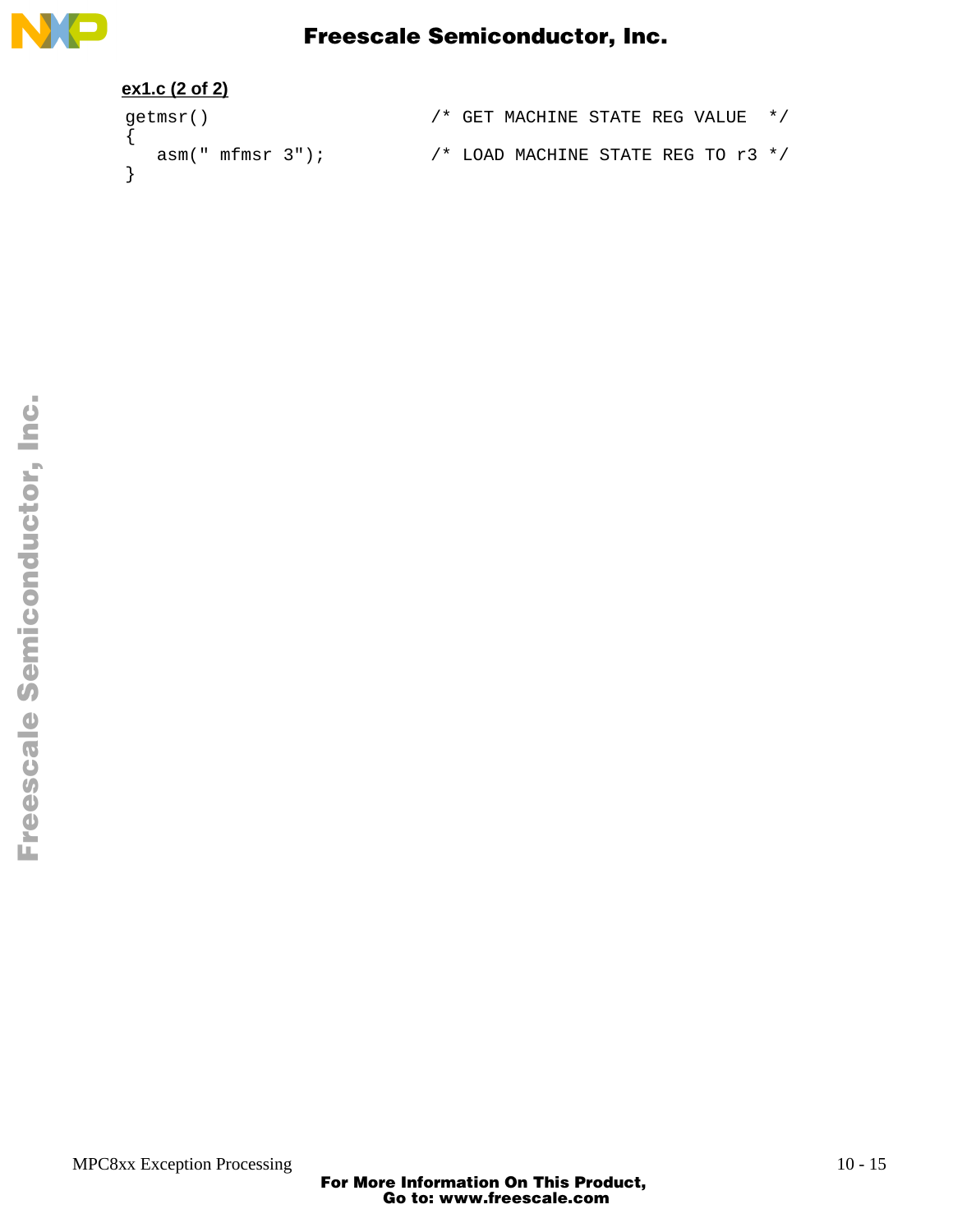![](_page_15_Picture_0.jpeg)

| Freescale Technical Training - MPC860 Course<br>Phoenix, Arizona                                                                                                                                                                                                               |
|--------------------------------------------------------------------------------------------------------------------------------------------------------------------------------------------------------------------------------------------------------------------------------|
| Title:<br>ex2.c Handling a Alignment Error Exception                                                                                                                                                                                                                           |
| Creation Date: Jan. 10, 1996<br>From: 68360 Course                                                                                                                                                                                                                             |
| Author: Bob Bratt                                                                                                                                                                                                                                                              |
| Description:                                                                                                                                                                                                                                                                   |
| The results of this routine are:<br>1. Initializes the exception vector area with a service routine to<br>increment an LED counter each time an alignment error occurs.<br>2. The exception service routine is made recoverable.<br>Assumptions:<br>1. Reset conditions exist. |
| Objective:                                                                                                                                                                                                                                                                     |
| If the program executes properly, the LED counter contains a<br>random count.                                                                                                                                                                                                  |
| Equipment:                                                                                                                                                                                                                                                                     |
| MPC860ADS board and a UDLP1.                                                                                                                                                                                                                                                   |
| UDLP1 Switch Settings: N/A                                                                                                                                                                                                                                                     |
| Connections: MPC860ADS board and a UDLP1 are connected through P13.                                                                                                                                                                                                            |
| Updates:                                                                                                                                                                                                                                                                       |
|                                                                                                                                                                                                                                                                                |
|                                                                                                                                                                                                                                                                                |
|                                                                                                                                                                                                                                                                                |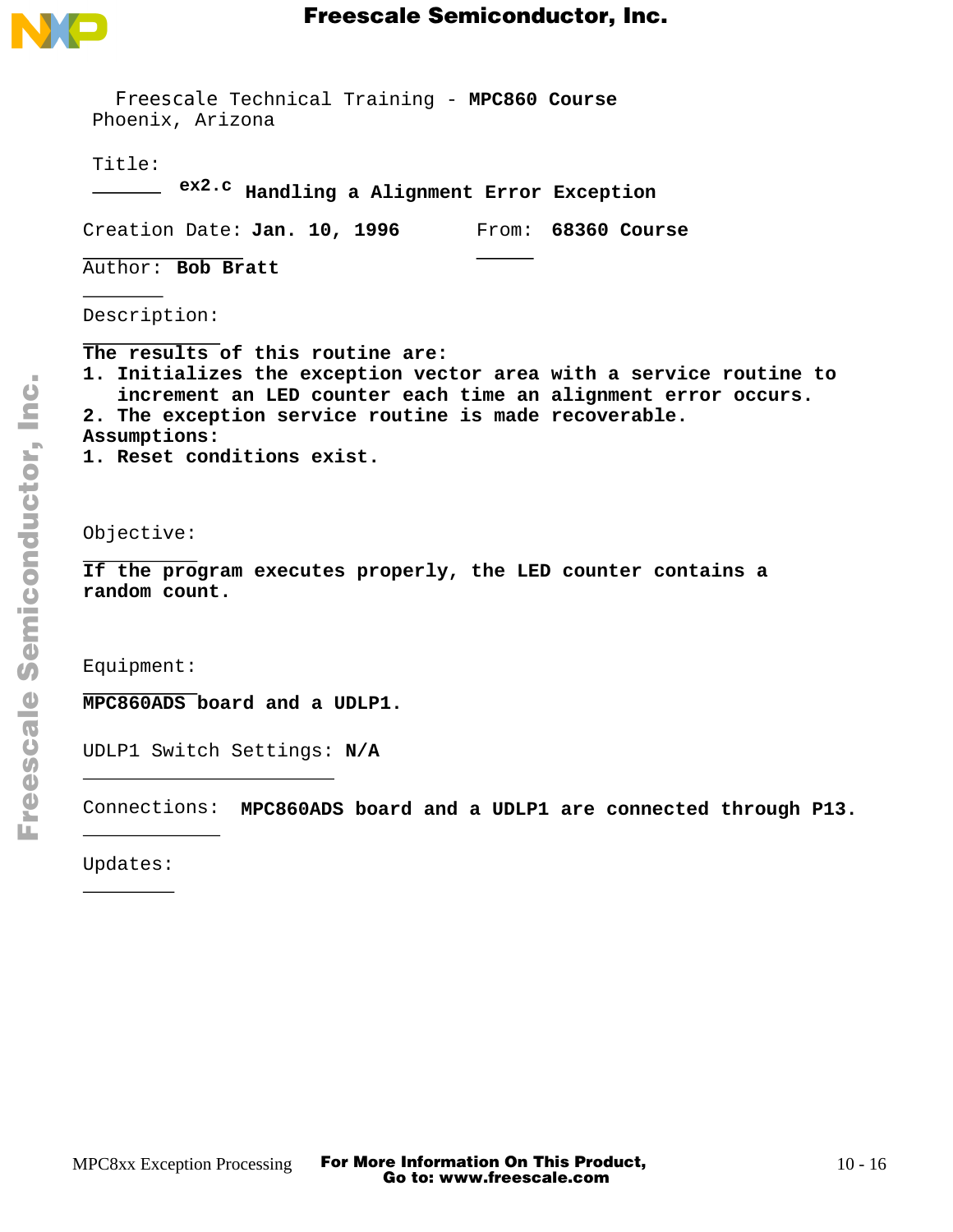![](_page_16_Picture_0.jpeg)

```
ex2.c (1 of 2)
   \sqrt{\phantom{a}} (EX2.C) \phantom{a} /
   #include "mpc860.h" /* DUAL PORT RAM EQUATES*/
   struct dprbase *pdpr; /* PNTR TO DUAL PORT RAM*/
   main()
   {
     void esr();<br>int *ptrs,*ptrd; <br>\frac{1}{2} /* EXCEPTION SERVICE RTN */<br>int *ptrs,*ptrd; <br>\frac{1}{2} /* SOURCE & DEST POINTERS*/
     int *ptrs,*ptrd;
     pdpr = (struct dprbase *) (getimmr() & 0xFFFF0000);<br>/* INIT PNTR TO DPRBASE */
    /* INIT PNTR TO DPRBASE */
   ptrs = (int *) esr; <br> /* INIT SOURCE POINTER */
     ptrd = (int *)(getevt() + 0x600); /* INIT DEST POINTER */ do /* MOVE ESR TO EVT */
   *ptrd++ = *ptrs; /* MOVE UNTIL */
    while (*ptrs++ != 0x4c000064); /* RFI INTRUCTION */
   pdpr \rightarrow PDDAT = 0; /* CLEAR PORT D DATA REG */
    pdpr->PDDIR = 0xff; /* MAKE PORT D8-15 OUTPUT*/
    asm(" li r21,0x1001"); /* INIT r21 TO UNALIGNED */
    asm(" lwarx r20,r0,r21"); /* ALIGNMENT INTERRUPT */
   }
  #pragma interrupt esr
  void esr()
  {
    asm (" stwu r9,-12(r1)"); /* PUSH GPR9 ONTO STACK */
    asm (" mfspr r9,26"); /* PUSH SRR0 ONTO STACK */
     \frac{m-1}{2} (" stw r9,4(r1)");<br>asm (" mfspr r9,27");
    asm (" mfspr r9,27"); /* PUSH SRR1 ONTO STACK */
    asm (" stw r9,8(r1)");
   asm (" mtspr 80,0"); \overline{\hspace{1cm}} /* ENABLE INTERRUPTS */
    pdpr->PDDAT += 1;
    asm (" mtspr 82,0"); /* MAKE NON-RECOVERABLE */
    asm (" lwz r9,8(r1)"); /* PULL SRR1 FROM STACK */
    asm (" mtspr 27,r9");
    \frac{1}{2} asm (" lwz r9,4(r1)"); \frac{1}{2} /* PULL SRR0 FROM STACK */
    asm (" mtspr 26,r9");
    asm (" lwz r9,0(r1)"); /* PULL GPR9 FROM STACK */
    asm (" addi r1,r1,12"); /* RESTORE STACK POINTER */
   }
   getimmr()
   {
      asm(" mfspr 3,638");
   }
   getevt() \overline{a} /* GET EVT LOCATION \overline{a} /
   {
     if ((getmsr() & 0x40) == 0) <br> \frac{*}{} THEN EVT IS IN LOW MEM*/<br> \frac{*}{} \frac{*}{}return (0);
     else /* ELSE * /
        return (0xFFF00000); /* EVT IS IN HIGH MEM */
   }
```